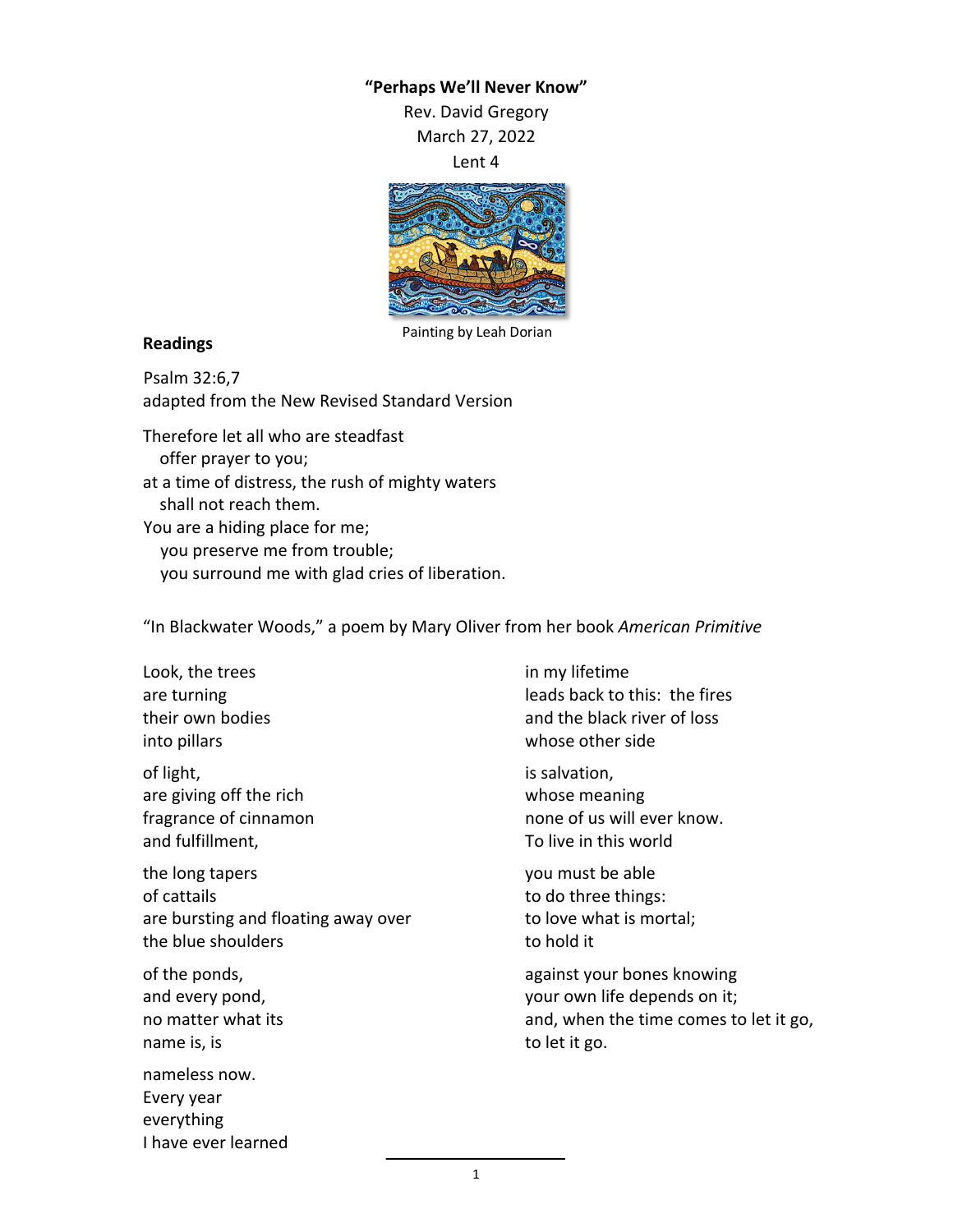A Hebrew sage whose words are contained in our Old Testament book of Ecclesiastes has said something that every one of us instinctively knows – that there is a time for everything.

> *For everything there is a season, and a time for every matter under heaven: a time to be born, and a time to die; a time to plant, and a time to pluck up what is planted; a time to kill, and a time to heal; a time to break down, and a time to build up; a time to weep, and a time to laugh; a time to mourn, and a time to dance; a time to throw away stones, and a time to gather stones together; a time to embrace, and a time to refrain from embracing; a time to seek, and a time to lose; a time to keep, and a time to throw away; a time to tear, and a time to sew; a time to keep silence, and a time to speak; a time to love, and a time to hate; a time for war, and a time for peace.*

This is a common preaching text that cycles around every now and then, and it usually ends there. But, of course, the ideas continue to flow with these words:

*What gain have the workers from their toil? I have seen the business that God has given to everyone to be busy with. He has made everything suitable for its time.*

It may seem like something of a riddle, when in these ancient words, it is said:

*God has put a sense of past and future into their minds, yet they cannot find out what God has done from the beginning to the end. I know that there is nothing better for them than to be happy and enjoy themselves as long as they live; moreover, it is God's gift that all should eat and drink and take pleasure in all their toil.*

And finally these words that sound a bit like a summation:

*I know that whatever God does endures forever; nothing can be added to it, nor anything taken from it; God has done this, so that all should stand in awe.*

I've always loved this gritty piece of Hebrew wisdom that tells a story of life from a very human perspective, and I'll be honest and say that I've often read it *not* while things were going well, not so much in times of peace, or love, or dancing, or laugher. It's been in times of war, times of anxiety, times of uncertainty, pandemic, or political turmoil that I've needed to remind myself that there is a flip side to all of it. Somehow, there is in the American psyche this need to look at times of peace, prosperity, and happiness as normal, and times of war, of sickness or pain as an aberration that we must find a way to fix, and so we set about to do the fixing. We look for a political answer, a religious answer, a philosophical or a scientific one, all in hopes of getting us back to what is normal. We apply whatever effort we can to control our own circumstances, as well as the direction of the rest of the world. This seems like a noble pursuit, one that is destined for success, that is until we meet up with a competing agenda, a pandemic or a Putin, or anything else that might not fit our idea of what is normal.